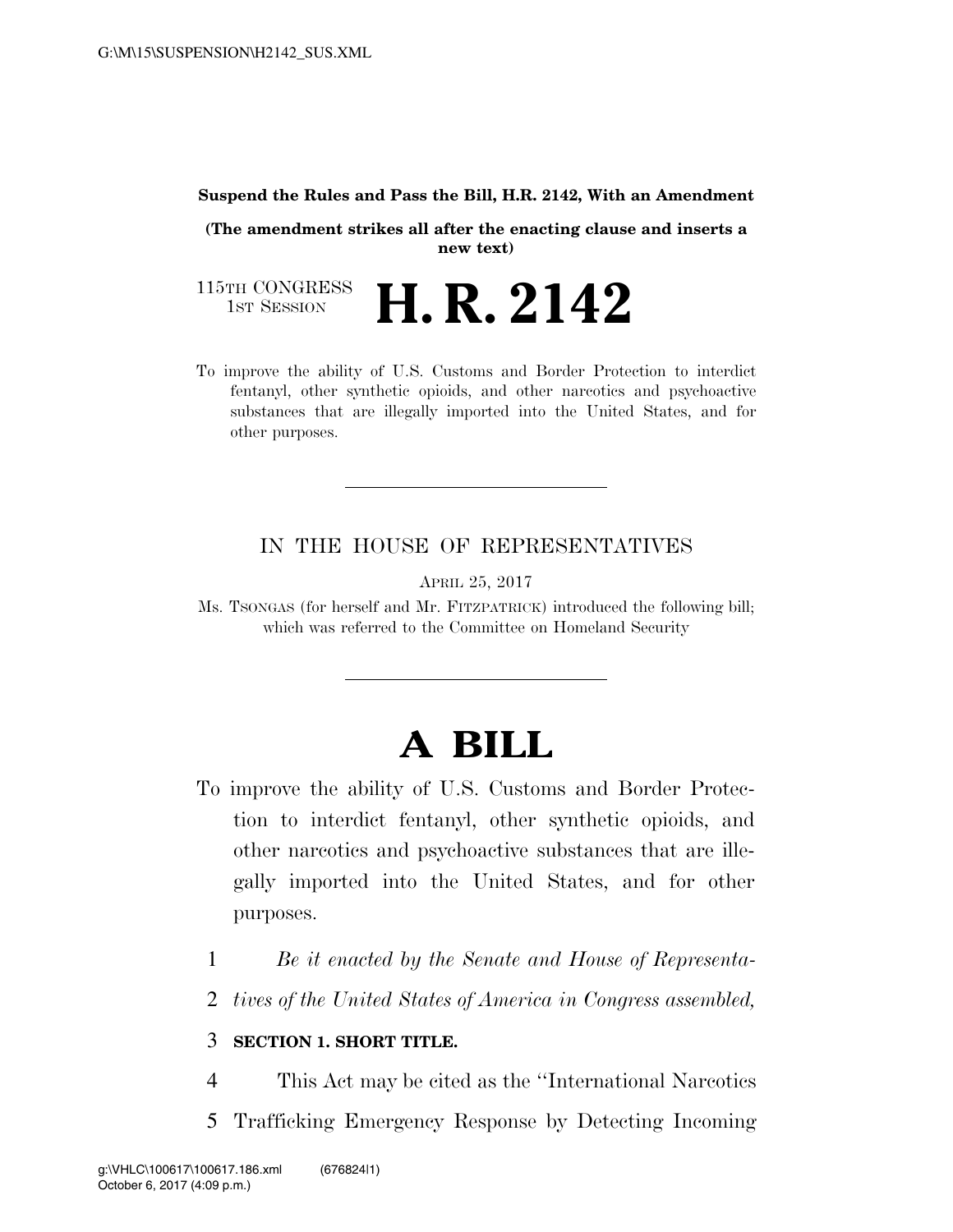Contraband with Technology Act'' or the ''INTERDICT Act''.

## **SEC. 2. DEFINITIONS.**

In this Act:

 (1) CHEMICAL SCREENING DEVICE.—The term ''chemical screening device'' means an immunoassay, narcotics field test kit, infrared spectrophotometer, mass spectrometer, nuclear magnetic resonance spectrometer, Raman spectrophotometer, or other scientific instrumentation able to collect data that can be interpreted to determine the presence of fentanyl, other synthetic opioids, and other narcotics and psychoactive substances.

 (2) COMMISSIONER.—The term ''Commis- sioner'' means the Commissioner of U.S. Customs and Border Protection.

 (3) EXPRESS CONSIGNMENT OPERATOR OR CAR- RIER.—The term ''express consignment operator or carrier'' has the meaning given that term in section 128.1 of title 19, Code of Federal Regulations (or any similar successor regulation).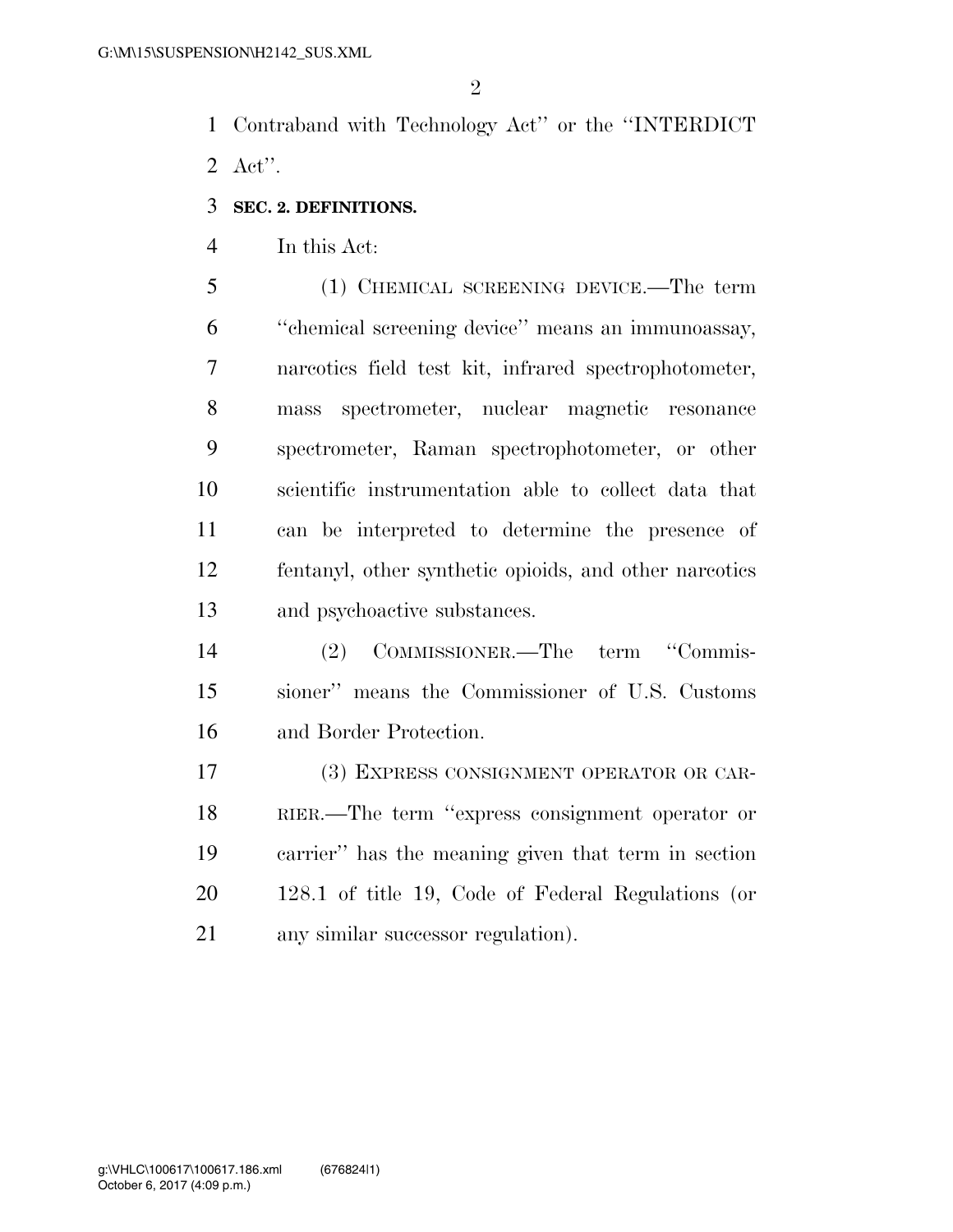|               |                                 |  |  | 1 SEC. 3. INTERDICTION OF FENTANYL, OTHER SYNTHETIC |  |  |
|---------------|---------------------------------|--|--|-----------------------------------------------------|--|--|
| $\mathcal{D}$ |                                 |  |  | OPIOIDS, AND OTHER NARCOTICS AND                    |  |  |
| $\mathcal{R}$ | <b>PSYCHOACTIVE SUBSTANCES.</b> |  |  |                                                     |  |  |

 (a) CHEMICAL SCREENING DEVICES.—The Commis-sioner shall—

 (1) increase the number of chemical screening devices available to U.S. Customs and Border Pro- tection officers over the number of such devices that are available on the date of the enactment of this Act; and

 (2) make such additional chemical screening de- vices available to U.S. Customs and Border Protec- tion officers as the Commissioner determines are necessary to interdict fentanyl, other synthetic opioids, and other narcotics and psychoactive sub- stances that are illegally imported into the United States, including such substances that are imported through the mail or by an express consignment oper-ator or carrier.

 (b) PERSONNEL TO INTERPRET DATA.—The Com- missioner shall dedicate the appropriate number of U.S. Customs and Border Protection personnel, including sci- entists, so that such personnel are available during all operational hours to interpret data collected by chemical screening devices.